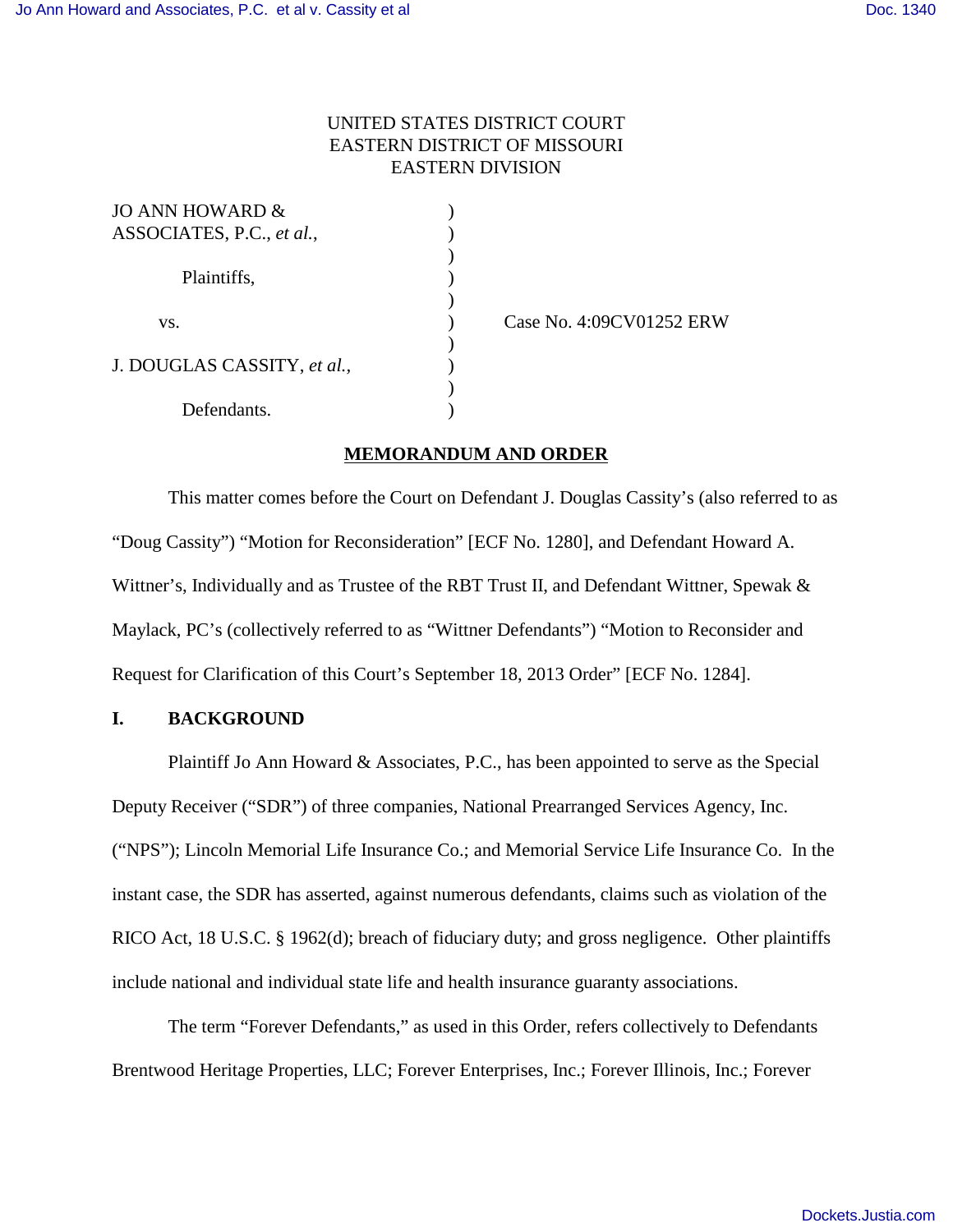Network, Inc.; Legacy International Imports, Inc.; Lincoln Memorial Services, Inc.; National Heritage Enterprises, Inc.; NPS; and Texas Forever, Inc. These entities are part of a larger consortium of related entities that are all ultimately owned by a family trust of the St. Louisbased Cassity family, whose members include J. Douglas Cassity. Defendant Howard Wittner served as a trustee of the family trust in this matter, was an officer and director of several of the Forever Defendants, and provided services as general counsel and outside counsel to the Forever entities. Defendant Wittner law firm also served as outside counsel to the entities.

#### **II. THE SEPTEMBER 18, 2013 ORDER [ECF NO. 1279]**

Counsel for Plaintiffs, counsel for Forever Defendants, and counsel for Wittner Defendants appeared before the Court on September 11, 2013, to present argument regarding four pending motions: "Plaintiff's Motion to Enforce Court Order Requiring Payment of Attorney Fees by Forever Defendants [ECF No. 1173]; Forever Defendants' "Motion to Withdraw as Counsel [ECF No. 1191]; and "Plaintiffs' Unopposed Motion for Order Requiring Personal Presence of Forever Defendants' Officers and Directors and Other Defendants for Questioning at September 11 Hearing [ECF No. 1298]. In an August 23, 2013 Order, the parties were instructed to address the status of Forever Defendants' production of financial papers and documents supporting their claimed inability to pay the attorney fees as previously ordered by the Court.

During the September 11 hearing, the Court inquired regarding the status of discovery production. Firmin Puricelli, counsel for Forever Defendants, apprised the Court that, with the cooperation of Defendant Doug Cassity, he had discovered the location of numerous corporate records and files for the Forever entities, as well as several of the companies' computer servers,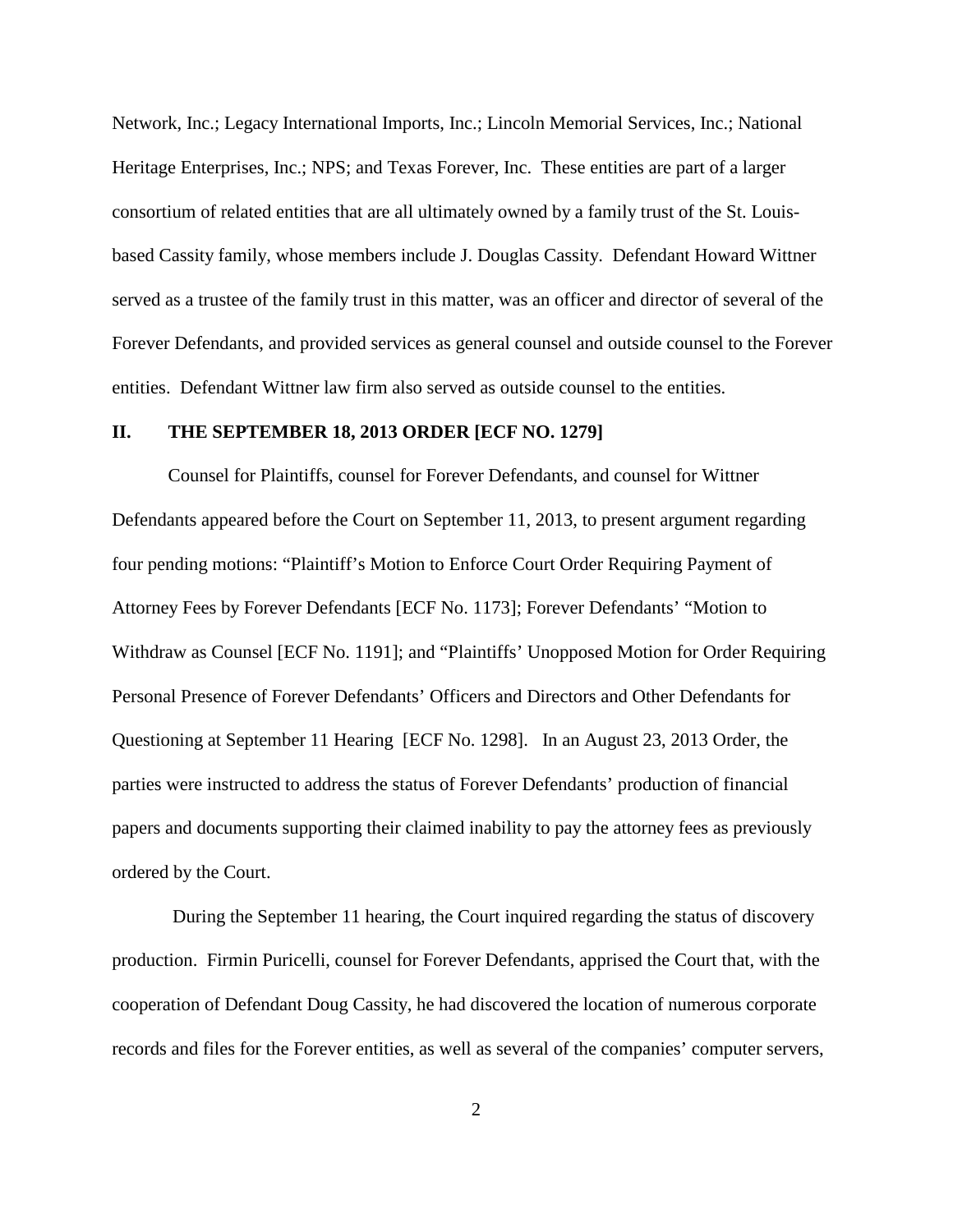hard drives, and other electronic storage devices and equipment. Mr. Puricelli further stated that the records, files and computer equipment were stored at cemeteries formerly owned by Forever entities, but now in the possession of judgment creditors. Mr. Puricelli informed the Court that he had arranged meetings between Plaintiffs' counsel and the judgment creditors in possession of the property, and the judgment creditors had allowed Plaintiffs to inspect and photograph the stored property of the corporate defendants. Mr. Puricelli also told the Court that one of the judgment creditors uses some of these records in its provision of funeral services, and urged they not be removed from the cemetery property where they are stored. However, Mr. Puricelli indicated that the judgment creditor would not deny access to the stored property. Forever Defendants did not file a privilege log to raise attorney-client or work product privilege objections to the newly disclosed information, and did not identify any files, documents, or other information they sought to withhold.

After describing his efforts to uncover and produce requested discovery information, Mr. Puricelli reiterated his desire to withdraw from his representation of Forever Defendants, assuring the Court that he had attempted to comply with the Court's Order to the best of his ability. However, as the hearing progressed, and arguments and exhibits offered by Plaintiffs' counsel revealed significant work remained to facilitate discovery compliance, Mr. Puricelli informed the Court that he would stay in the case to assist the process. The Court expressed its appreciation for Mr. Puricelli's willingness to remain in the case. In view of the repeated failures of Forever Defendants to comply with the rules of discovery, and in order to assure greater cooperation by Forever Defendants with Plaintiffs' information requests, the Court denied the Motion to Withdraw. The Court denied the motion to compel attendance, as moot, due to the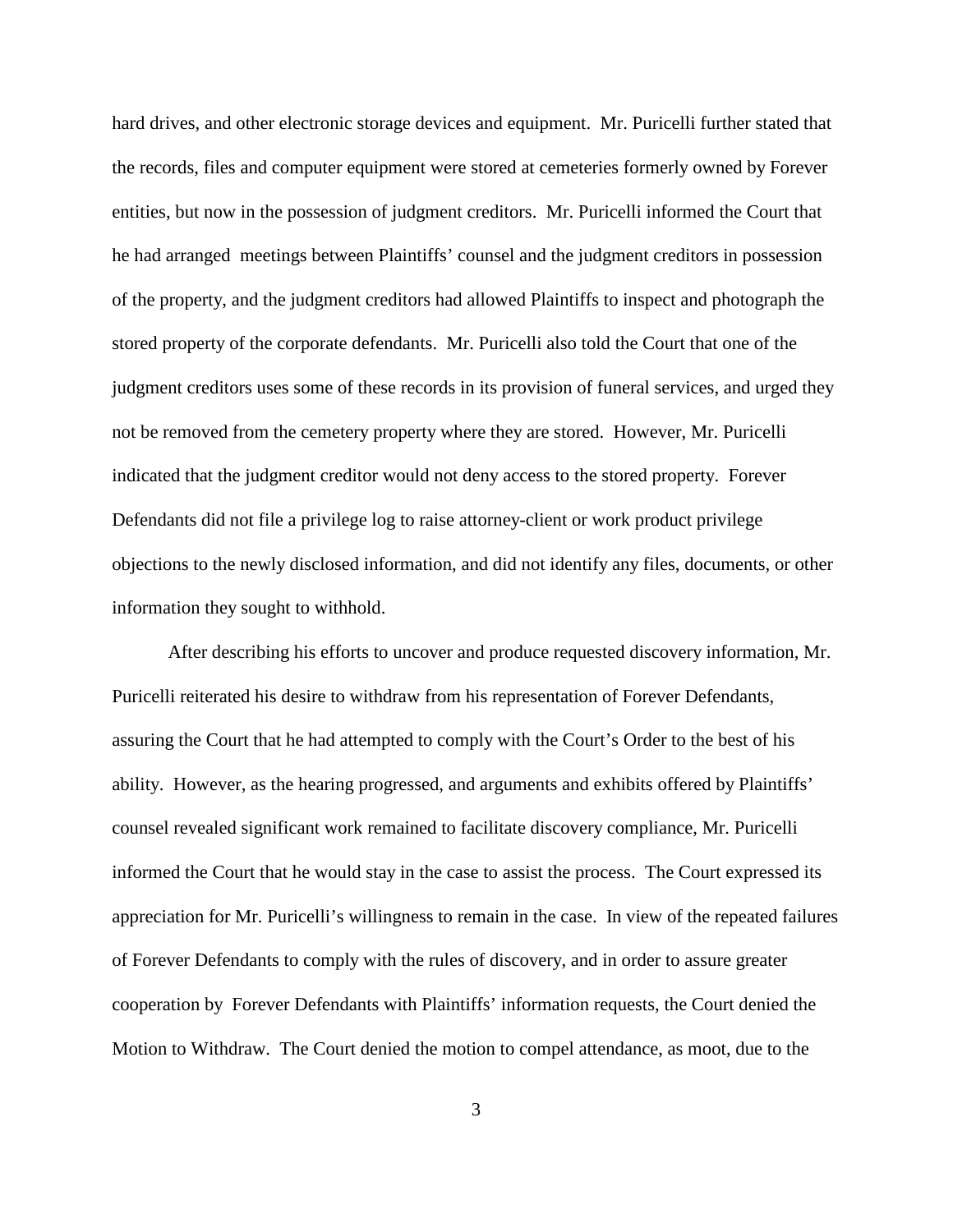parties' report regarding discovery production, which indicated the location of a substantial amount of files, servers, and electronic equipment had been discovered and would be turned over to Plaintiffs. The Court's ruling was also based on certain representations made during the hearing by counsel for the Forever Entities, and Defendant J. Douglas Cassity.

During the hearing, Plaintiffs requested the Court enter an Order waiving privilege asserted by various defendants as to certain documents. Plaintiffs contended waiver was appropriate due to the discovery costs they incurred and expended in their effort to obtain information that was hindered by the defendants' deceitful behavior, over the course of two years. Plaintiffs detailed the following pattern and practice of deception and disruption exhibited by the numerous defendants throughout the discovery process: 1) Forever Defendants' initial disclosures, dated August 25, 2011, state "Defendants have no documents in their possession relevant to disputed facts"; 2) on May 10, 2013, Forever Defendants counsel left a voice mail message for Plaintiffs' counsel, stating his clients had informed him they have no documents, and "Texas took everything"; 3) on May 12, Forever Defendants failed to respond to discovery, and Plaintiffs filed a motion to compel; 4) on May 29, 2013, Forever Defendants' counsel confirmed by telephone to Plaintiffs that his clients insisted there were no documents to produce; and 5) during a June 10 hearing, Forever Defendants again stated they had no documents to produce, claimed the companies were insolvent, and insisted there were no assets.

During the September 11, 2013 hearing, Plaintiffs reported that Wittner Defendants' law firm, asserting privilege as to approximately 500 withheld documents, had produced no documents responsive to their requests for production [ECF No. 1295 at 34-36]. Paul Simon, counsel for Wittner Defendants, addressed the Court to clarify that his clients possessed seventy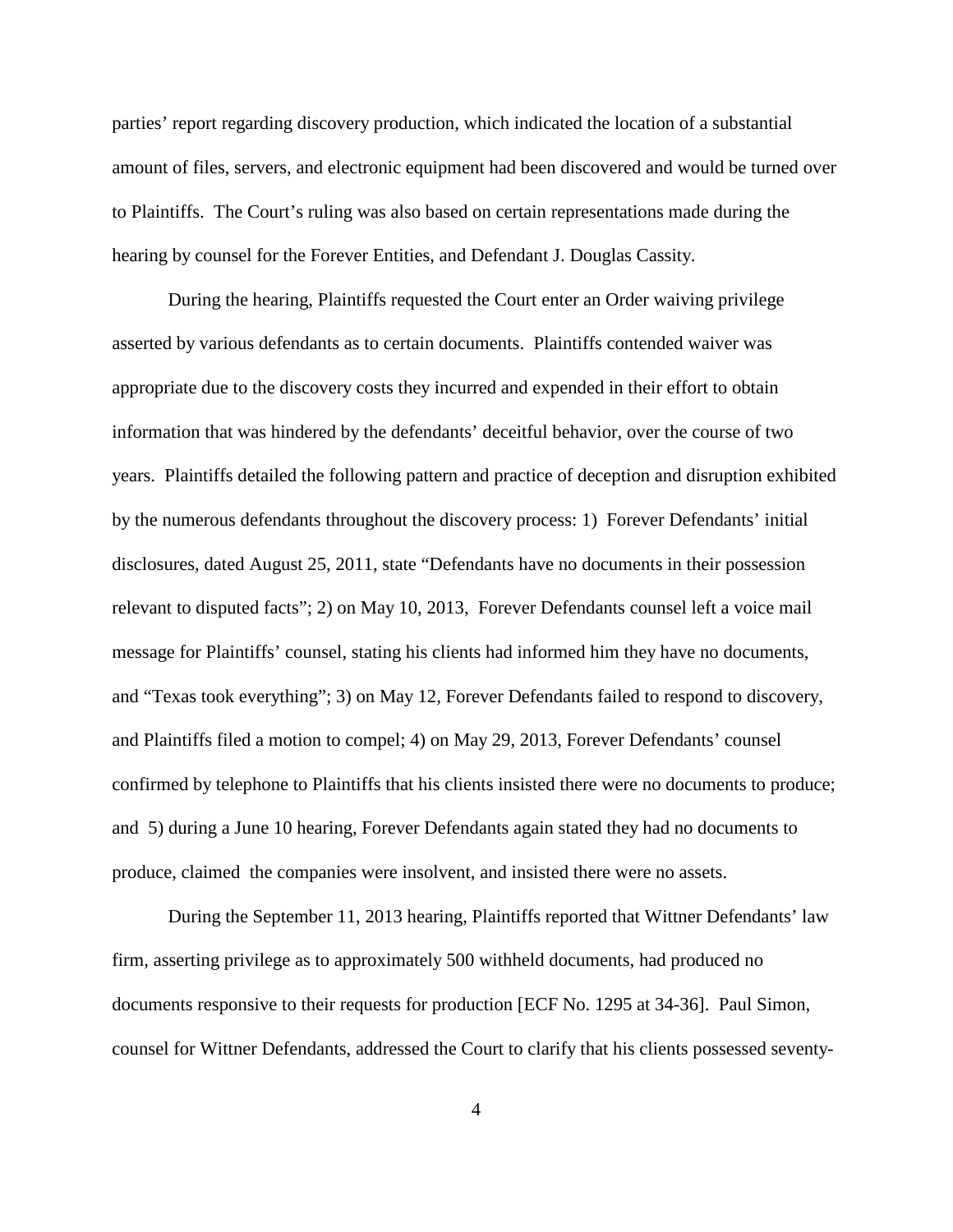six (76) bankers' boxes containing files relating to this matter, and that Wittner Defendants had produced to Plaintiffs a 47-page privilege log, listing documents in those files [ECF No. 1295 at 42-43]. Forever Defendants, as proof of counsel's recent attempt to comply with Plaintiffs' production requests and the June 24 Order, submitted a letter written to Mr. Puricelli by counsel for the Wittner Defendants, in response to Forever Defendants' inquiry regarding documents in the Wittner Defendants' possession [ECF No. 1232-10]. In this letter, Wittner Defendants state:

It may be that the Wittner firm provided legal services and generated documents that arguably fall within the categories of documents labeled 5, 6, and 7 in Judge Webber's Order. If the Wittner firm indeed possesses any such documents, the Firm identified any such documents in its privilege log previously provided to Plaintiffs.

 The nature of the three described categories of documents, and Wittner Defendants' response to the Forever Defendants' inquiry, revealed that the privilege claimed as to the withheld documents was asserted on behalf of Forever Defendants by the Wittner firm. However, as previously noted, Forever Defendants, the holders of the privilege, did not file a log to raise attorney-client or work product privilege objections to the newly disclosed information, and did not identify any files, documents, or other information they sought to withhold. In its Memorandum and Order, issued September 18, 2013, the Court further noted that individual Defendant Howard Wittner did not act solely as a legal advisor to Forever Defendants, but also actively participated in the conduct of business as an officer and director of certain Forever entities, making him responsible for production of properly requested information [ECF No. 1279].

In the September 18, 2013 Order, the Court found Wittner Defendants had failed to comply with its June 24 Order directing production. Noting the broad discretion Federal Civil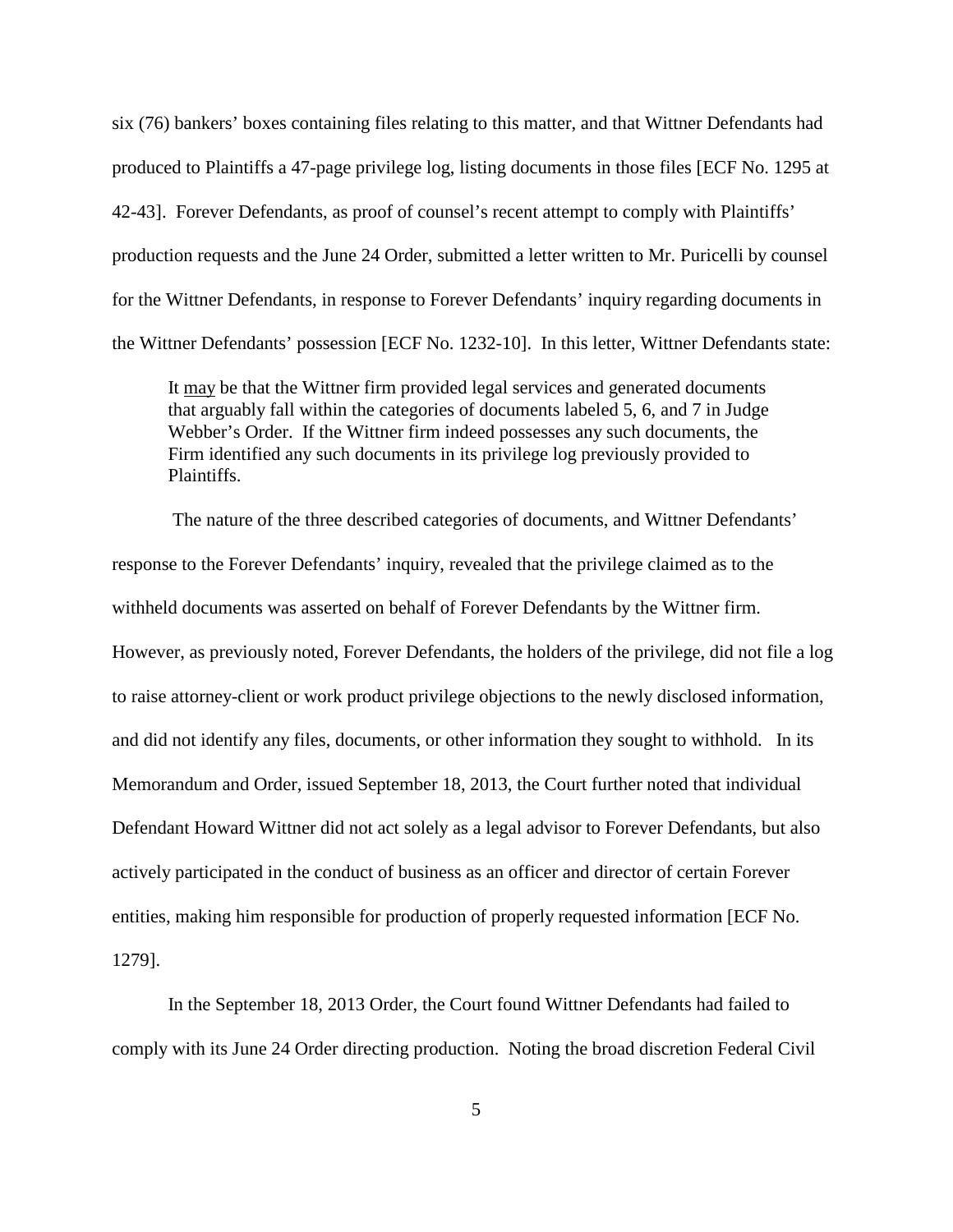Procedure Rule 37 provides district courts to sanction parties that fail to obey an order to provide or permit discovery, the Court considered Plaintiffs' request for sanctions, which included entry of default against defendants, waiver of any objections or claims of privilege asserted by Forever Defendants or Wittner Defendants on Forever Defendants' behalf, and compelling the production of all withheld documents.

Upon weighing the severity of waiving the privilege afforded attorney-client communications against the conduct of the defendants during the course of discovery, the Court found that waiver of privilege concerning the documents possessed by the Wittner Defendants, Forever Defendants, and Forever Defendants' corporate officers and directors was appropriate. The Court further found that Forever Defendants waived any objections to the discovery requests at issue, including those based on attorney-client privilege and work-product doctrine. The Court ordered Wittner Defendants to provide revised responses to Plaintiffs' Requests for Production, removing all objections and otherwise complying with the Court's directions in its June 24 Order.

Regarding the Forever Defendants' claimed inability, due to lack of financial resources and assets, to comply with an August 14, 2012 Order awarding fees to Plaintiffs [ECF No. 1110], the Court further ordered that "Plaintiff's Motion to Enforce Court Order Requiring Payment of Attorney Fees by Forever Defendants" [ECF No. 1173], be held in abeyance, subject to examination of documents to be supplied by the Forever Defendants' Officers and Directors, who were also named as individual defendants in this matter, and who were subject to contempt sanctions for failure to take appropriate action within their power for the performance of the corporate duty. Additionally, the Court ordered Defendants J. Douglas Cassity, Brent Cassity,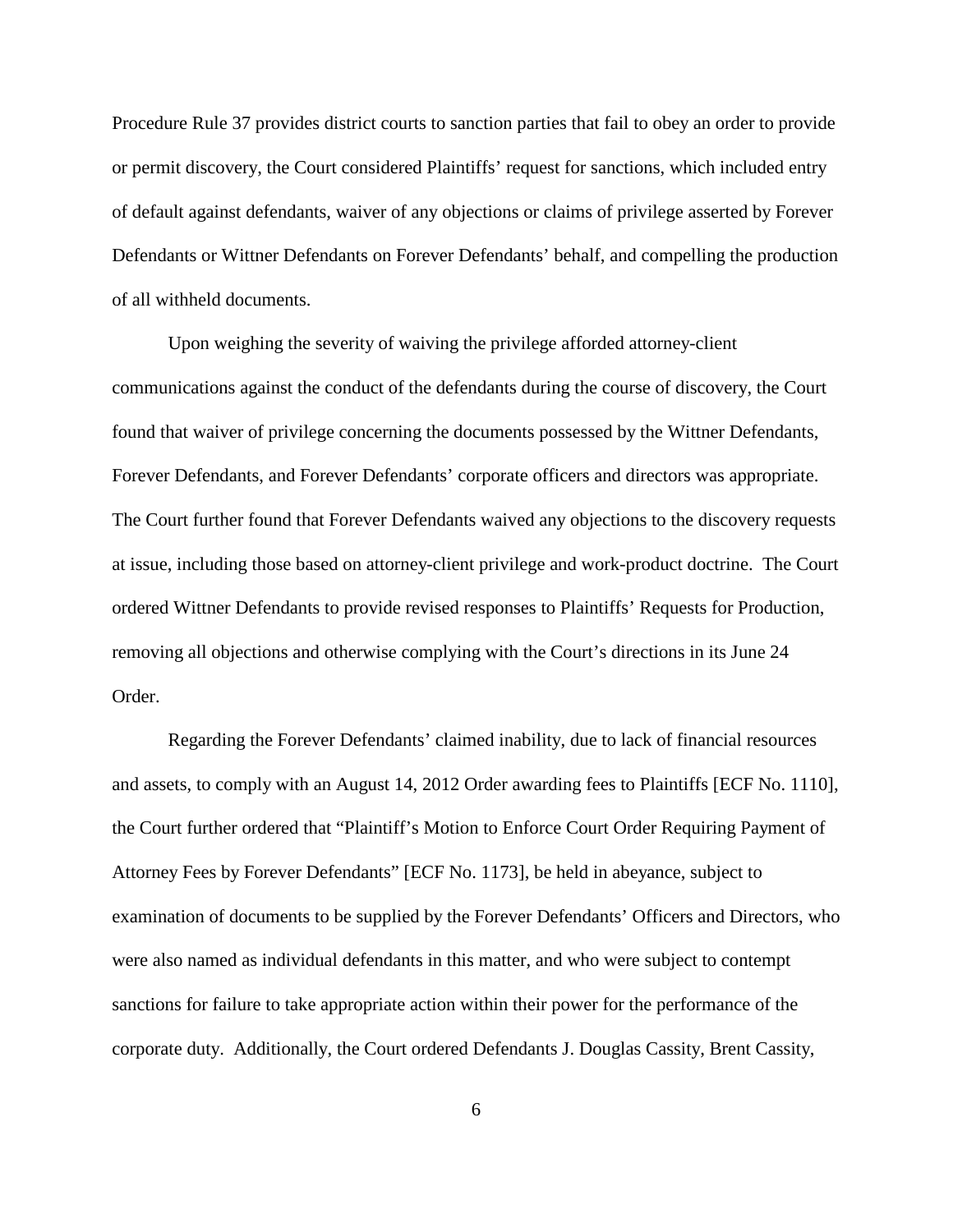and J. Tyler Cassity to produce to Plaintiffs all personal banking statements, credit card statements, and financial statements pertaining to their financial status, for the period between July 1, 2011 to present [ECF No. 1279 at 11-12].

## **III. LEGAL STANDARD**

A "motion to reconsider" is not explicitly contemplated by the Federal Rules of Civil

Procedure. Typically, courts construe a motion to reconsider as a motion to alter or amend

judgment under Federal Rule of Civil Procedure 59(e), or as a motion for relief from a final

judgment, order, or proceeding under Rule 60(b). This Court's September 18, 2013

Memorandum and Order cannot be classified as a "judgment"; therefore, Defendants' motions to

reconsider do not fall within the parameters of Rule 59(e). However, Defendants' Motions to

Reconsider may be considered pursuant to Rule 60(b), which allows relief from an order due to:

(1) mistake, inadvertence, surprise, or excusable neglect;

(2) newly discovered evidence that, with reasonable diligence, could not have been discovered in time to move for a new trial under Rule 59(b);

(3) fraud (whether previously called intrinsic or extrinsic), misrepresentation, or misconduct by an opposing party;

(4) the judgment is void;

(5) the judgment has been satisfied, released or discharged; it is based on an earlier judgment that has been reversed or vacated; or applying it prospectively is no longer equitable; or

(6) any other reason that justifies relief.

Fed. R. Civ. P. 60(b); *see also Elder-Keep v. Aksamit*, 460 F.3d 979, 984 (8th Cir. 2006) ("[W]e

have determined that motions for reconsideration are 'nothing more than Rule 60(b) motions

when directed at non-final orders.'").

Although it is not clear from Defendants' motions, it appears that the applicable ground

for relief is Rule 60(b)(6)'s catch-all provision, which provides that relief may be granted for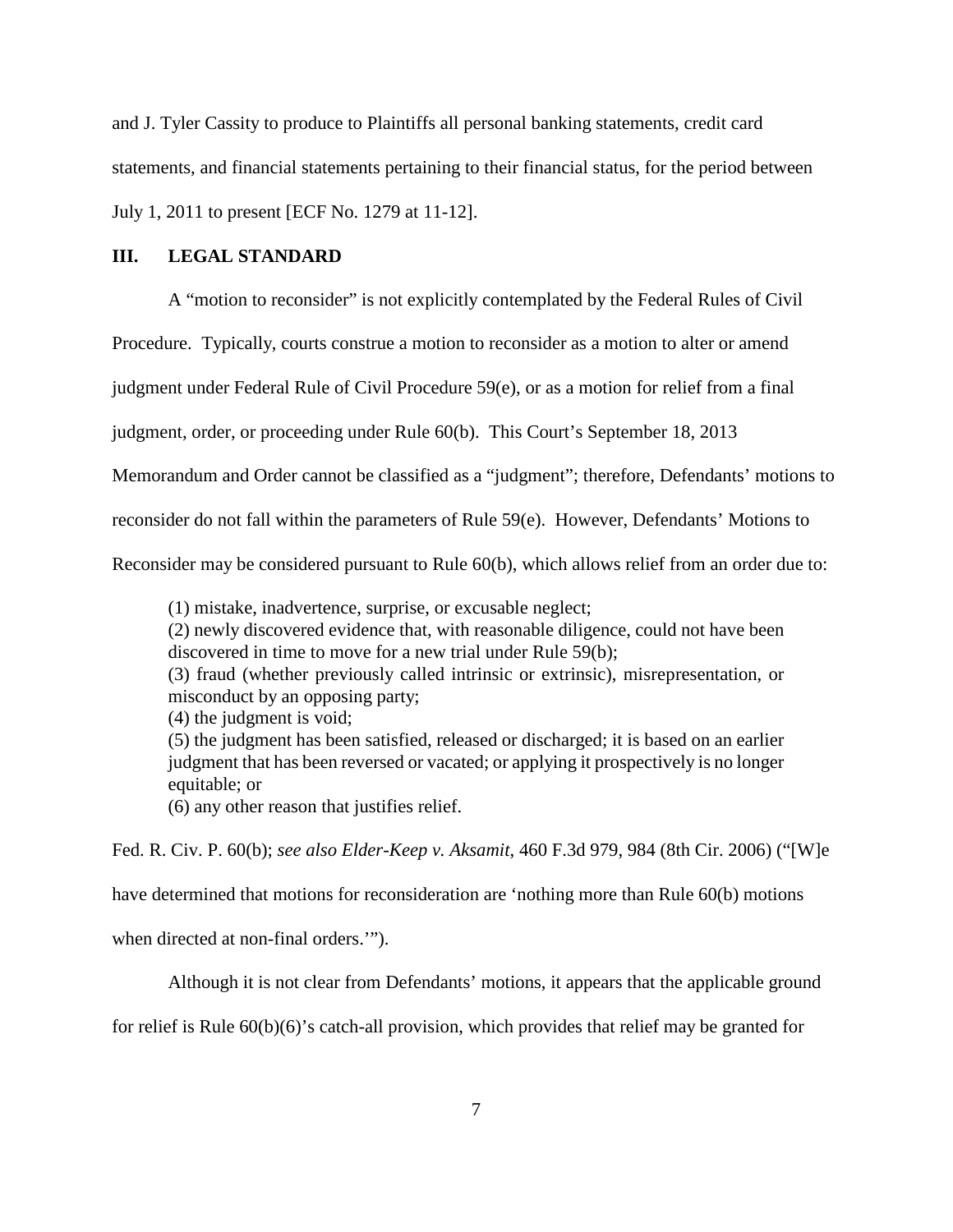"any other reason that justifies relief." The Court notes that relief under "Rule 60(b) is an extraordinary remedy" that is "justified only under 'exceptional circumstances.'" *Prudential Ins. Co. of Am. v. Nat'l Park Med. Ctr., Inc.,* 413 F.3d 897, 903 (8th Cir. 2005) (quoting *Watkins v. Lundell*, 169 F.3d 540, 544 (8th Cir. 1999)). Further, "[r]elief is available under Rule 60(b)(6) only where exceptional circumstances have denied the moving party a full and fair opportunity to litigate his claim and have prevented the moving party from receiving adequate redress." *Harley v. Zoesch*, 413 F.3d 866, 871 (8th Cir. 2005).

The Rule  $60(b)(6)$  catch-all provision is not a vehicle for setting forth arguments that were made or could have been made earlier in the proceedings. *See Broadway v. Norris*, 193 F.3d 987, 989-90 (8th Cir. 1999).

## **IV. DISCUSSION**

#### **A. Defendant Doug Cassity's Motion for Reconsideration**

In his Motion for Reconsideration, Defendant Doug Cassity asks the Court to Reconsider its Order requiring him to give Plaintiffs "all personal banking statements, credit card statements and financial statements" from July 1, 2011 until the present [ECF No. 1280]. In support of his request, Doug Cassity asserts the following:

1. This Defendant is not a member of the family trust, RBT Trust II, and never has been. The Grantors are Rhonda, Brent, and Tyler Cassity, the trustee is Howard A. Wittner, and the Beneficiaries are Rhonda, Brent and Tyler Cassity[.]

2. This Defendant is not an officer or director of any of the "Forever" Defendants and Plaintiffs have made no such allegation.

3. As Mr. Puricelli advised the court and this court in its Memorandum acknowledged, it was "with the cooperation of Defendant Doug Cassity" . . . that the documents taken over by judgment creditors were found.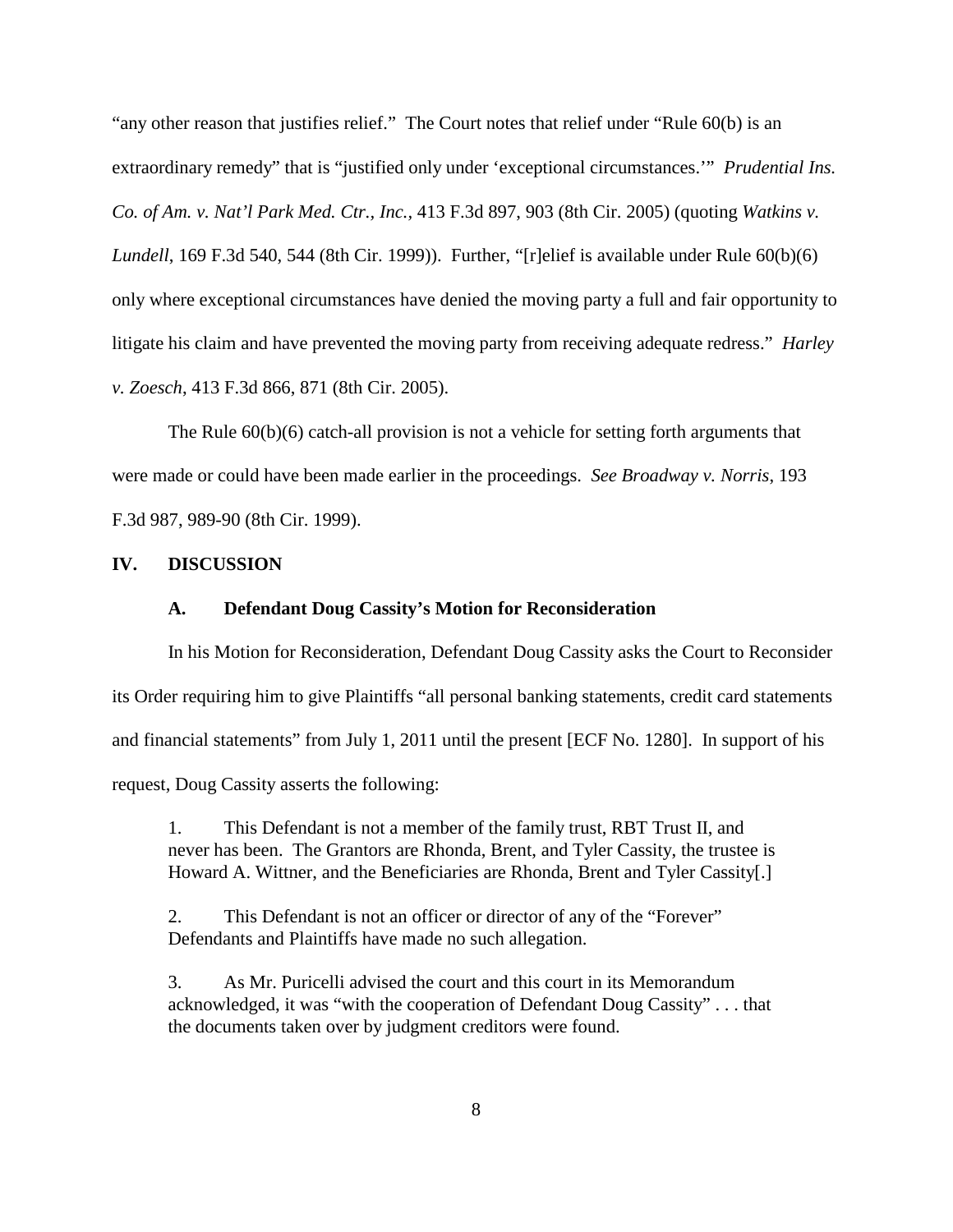[ECF No. 1280 at 1-2]. Doug Cassity contends his only "nexus" to the matters referred to in the Court's September 18, 2013 Order is the assistance he provided to the Court and Mr. Puricelli when asked to do so.

In their "Opposition to Defendant Doug Cassity's Motion to Reconsider," Plaintiffs argue Doug Cassity cannot satisfy the high standard parties must establish to warrant reconsideration of a court order, because he has identified no manifest error in the ruling and has presented no newly discovered evidence [ECF No. 1288]. Plaintiffs contend Doug Cassity should be held responsible for his participation in Forever Defendants' discovery abuses, because he was actively involved in their operations. Plaintiffs further assert Doug Cassity played a central role in the RBT II Trust, the family trust that owned the Forever Entities. This Court agrees. In their Complaint, Plaintiffs describe a scheme to defraud individual consumers and funeral homes in the sale of NPS's pre-need funeral contracts, in which NPS, Lincoln, and Memorial funds were siphoned for the personal use of various defendants, principally members of the Cassity family, certain officers and employers of the Cassity-controlled entities, attorneys and law firms employed by the entities, and several of the entities themselves (collectively referred to as "the RICO Defendants"). Among other things, Plaintiffs'claims relate to allegedly fraudulent transfers between Cassity-controlled entities and some of the other RICO Defendants.

In support of their Opposition to Doug's Cassity's Motion, Plaintiffs submit several exhibits, which reveal Doug Cassity actively participated in Forever Defendants' business operations, continued to exercise control over NPS and its affiliated companies, and engaged in the negotiations for the companies [ECF Nos. 1288-1 through 1288-12; 1269]. Plaintiffs' submission also contains exhibits that show Doug Cassity's substantial role in the RBT II Trust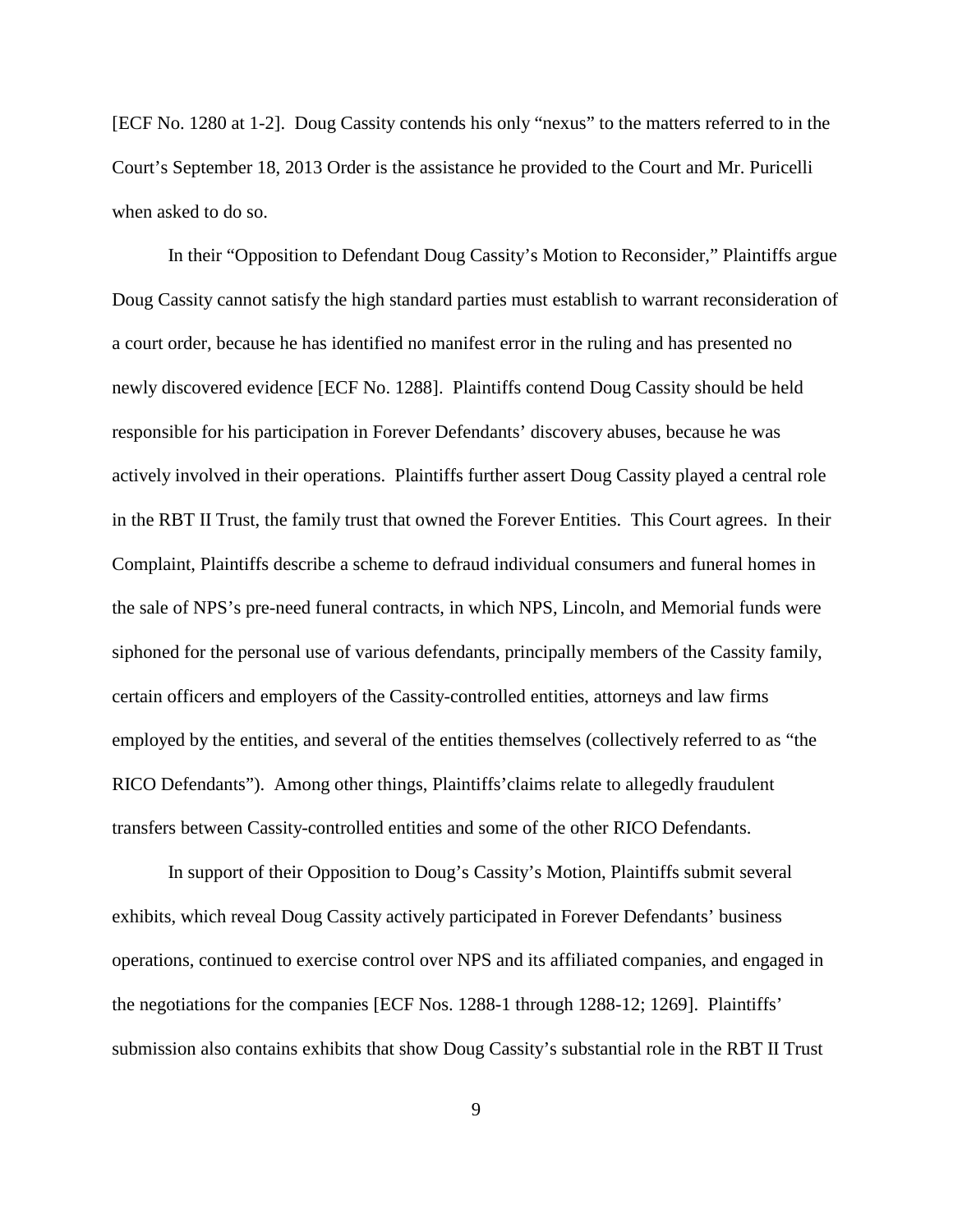[ECF Nos. 1288-1, 1288-13, 1288-14]. These exhibits establish Doug Cassity was the original settlor of the predecessor trust (RBT Trust I). The documents also reveal the Trust was obligated to ensure Doug Cassity received compensation from NPS and Lincoln, pursuant to an agreement entered by, and between, him and RBT Trust II Trustee Howard A. Wittner on March 20, 1998 (the "Agreement") [ECF No. 1288-14]. The Agreement recognized the trust as the indirect majority owner of NPS, Forever Enterprises, Inc., and Lincoln Heritage Corporation (owner of Lincoln and Memorial) [ECF No. 1288-14]. The Agreement shows that, in recognition of many years of valuable services provided by him, Doug Cassity was paid twenty-two percent (22%) of the amounts the trust received due to its ownership of NPS and Lincoln, and he was compensated by affiliated entities, through payments made to the trust [ECF Nos. 1288-1, 1288-13, 1288-14].

Contrary to his contention, the assistance he provided in finding the documents left at the properties taken over by judgment creditors is not Doug Cassity's only nexus to the matters referred to in this Court's September 18, 2013 Order. Although not formally designated as an officer or director of any of the Forever Defendants, the exhibits indicate that, over a series of years and in numerous transactions, Doug Cassity has portrayed authority to act on behalf of the Forever Defendants, and has engaged in negotiations, maintained active involvement in business decisions, and exercised control over their operations [ECF Nos. 1269, 1288-1 through 1288-14]. The Court finds Doug Cassity's arguments for reconsideration unpersuasive. He has not demonstrated "mistake, inadvertence, surprise, or excusable neglect," or "any other reason justifying relief" from the Court's September 18, 2013 Order. *See* Fed. R. Civ. P. 60(b). Furthermore, Defendant J. Douglas Cassity has failed to demonstrate that relief from this Court's September 18, 2013 Memorandum and Order is justified. The Court will deny Doug Cassity's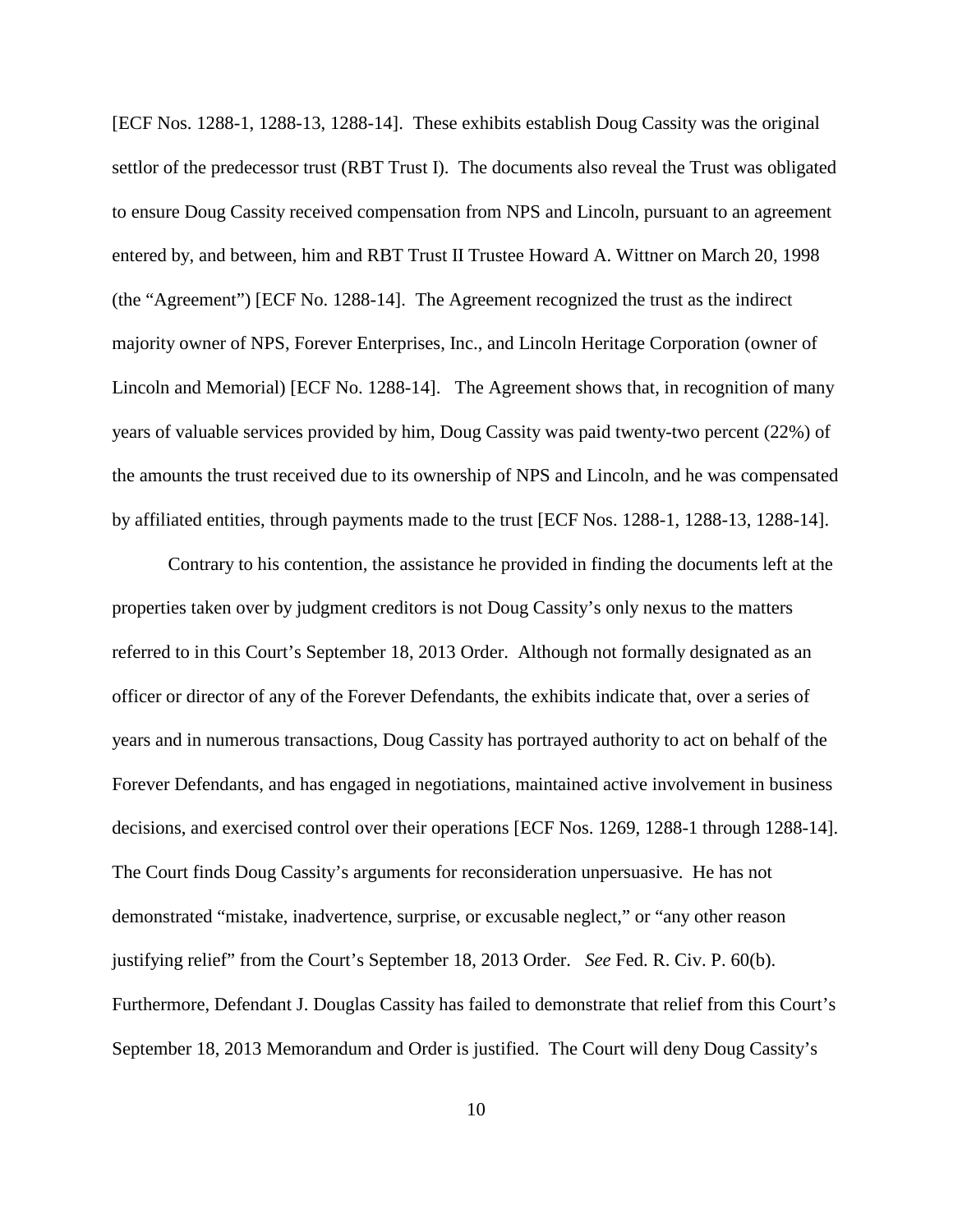Motion for Reconsideration [ECF No. 1280].

#### **B. Wittner Defendants' Motion to Reconsider and Request for Clarification**

In their Motion to Reconsider and Request for Clarification of this Court's September 18, 2013 Order, Wittner Defendants argue that they have engaged in good faith in compliance with this Court's Orders, and ask the Court "to reconsider its suggestion that the Wittner Defendants lacked good faith in producing responsive documents or in complying with the Court's Order [ECF No. 1284 at 10]. Wittner Defendants state Plaintiffs directed Requests for Production of Documents to Forever Defendants, not Wittner Defendants, and they argue that Wittner Defendants thus have no specific responses to revise, or specific objections to remove, in order to comply with the Court's Order. Noting that Forever Defendants are represented by counsel separate from that of Wittner Defendants, they further contend they do not believe they were required to respond to a Request for Production of Documents directed to Forever Defendants, and not directed to them. They additionally seek clarification regarding the extent of a courtordered waiver of privilege as to documents in their possession, and state that they "still bear the burden of withholding from production any documents to which a privilege attaches in favor of the remaining Non-Receivership Clients." [ECF No. 1284 at 15].

In their Response, Plaintiffs argue Wittner Defendants' request for reconsideration of a portion of the Court's Order fails to meet the high standard necessary to justify the extraordinary remedy of reconsideration, contending Wittner Defendants present no new facts or law, and have shown no manifest error [ECF No. 1300]. Plaintiffs state Defendant Howard Wittner served as an officer and director of two Forever Defendants, and is an agent of the Forever Defendants as their former attorney, and they assert the Court "correctly recognized that as a legal advisor and a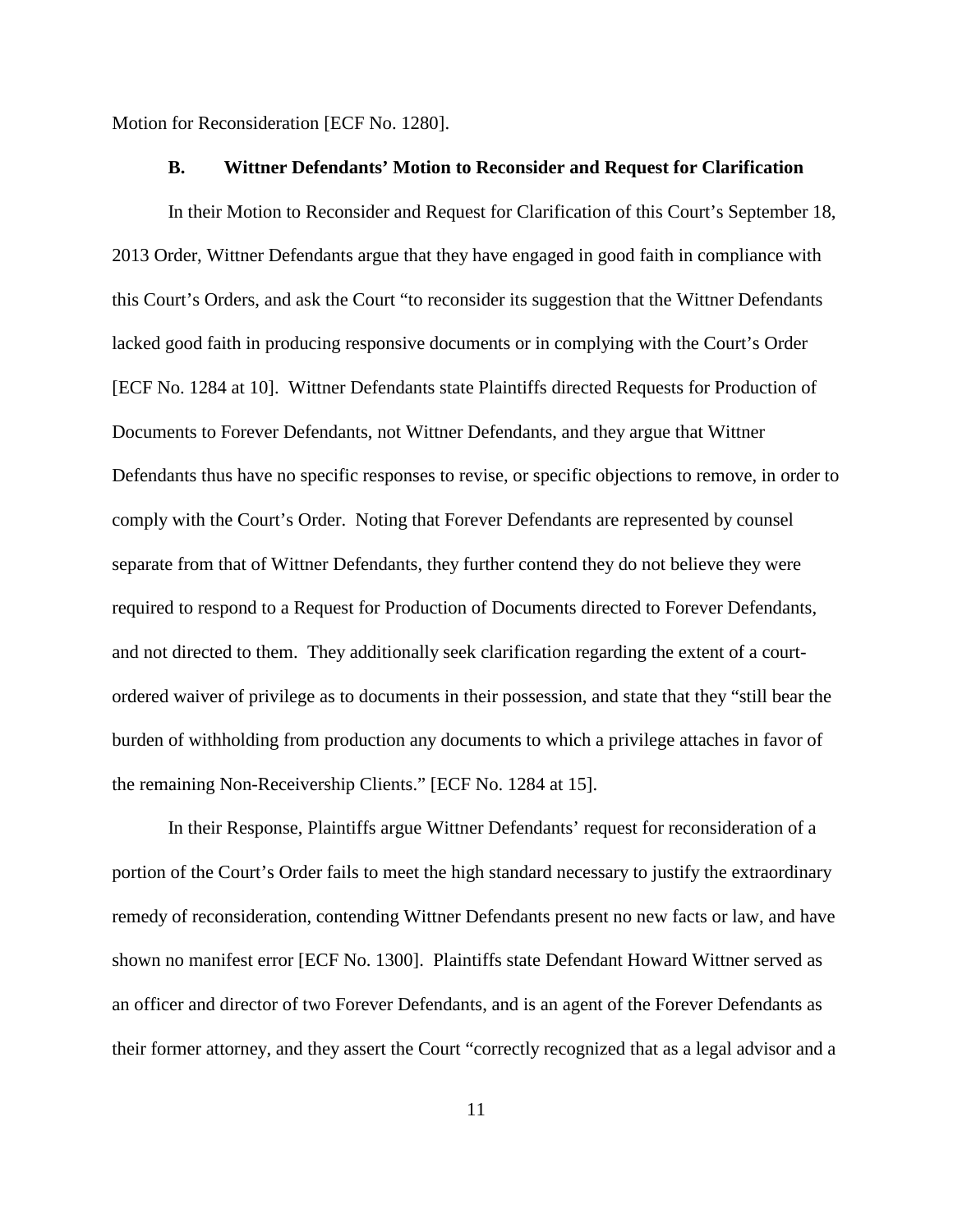former officer and director of the Forever Defendants, Defendant Wittner had a duty to comply with the Court's June 24, 2013 Order." [ECF No. 1300 at 2].

Regarding the Wittner Defendants' request for clarification concerning the extent of the court-ordered privilege waiver, Plaintiffs contend the scope is clear and should be read broadly, quoting the following language of the September 18, 2013: "waiver of privilege concerning the documents possessed by the Wittner Defendants, Forever Defendants, and Forever Defendants' corporate officers and directors is appropriate." [ECF No. 1279 at 9]. As to the Wittner Defendants' expressed concern over obligations to former clients who are not Forever Defendants or Receivership Entities, Plaintiffs note most of the entities listed on Wittner Defendants' privilege log<sup>1</sup> are no longer in operation or have been administratively dissolved, and they claim three individual defendants (Randall K. Sutton, James M. Crawford, and Brent Cassity) waived the privilege as to communications with the Wittner firm when they asserted the

<sup>1</sup>Plaintiffs provide, in their brief, a listing of the former Forever Defendants subsidiaries, affiliated entities and properties upon whose behalf Wittner Defendants are asserting privileges: Mt. Washington Forever, Mt. Washington Cemetery, National Cemetery Management Company, Lincoln Heritage Corporation, National Prearranged Services Agency, Hollywood Forever, Hollywood Forever Cemetery, Cassity Heritage Funeral Homes, NPS Forever, Forever Memorial (including Forever Library of Lives), BDC Properties, Bellerive Heritage Gardens, Bellerive Cemetery, Forever Bellerive, Forever Georgia, Oak Hill Cemetery, Forever Wisconsin, National Discount Casket Store, Forever Oak Hill, Forever Preneed Insurance Agency, Pftizinger, Family Tree, Bellerive-Creve Coeur, Forever Audit Commission, Mason Securities Association d/b/a Cremation Society of America, National Funeral Home Services, Wise & Associates, National Heritage Foundation, Forever Marin, National Prearranged Services of Texas, Dartmouth Investment, Mt. Hope Cemetery, Valley View Cemetery, Hiram Cemetery, Fendler Funeral Homes, National Mortuary Services, and Cassity Enterprises. The Court notes that Wittner Defendants assert privilege as to other entities and individuals, as well, including Forest Home Cemetery, NPS Advantage Association, New Beginnings, McCracken-Allen, JTC Ventures, Restland Funeral Home, Mount Hope Cemetery, North America Life Insurance Company, Funeral Security Life Insurance Company, Rhonda L. Cassity Incorporated, RBT Trust II, Randy Murray, Judith Crawford, Doug Cassity, Jerry Griffin, and Randy Singer.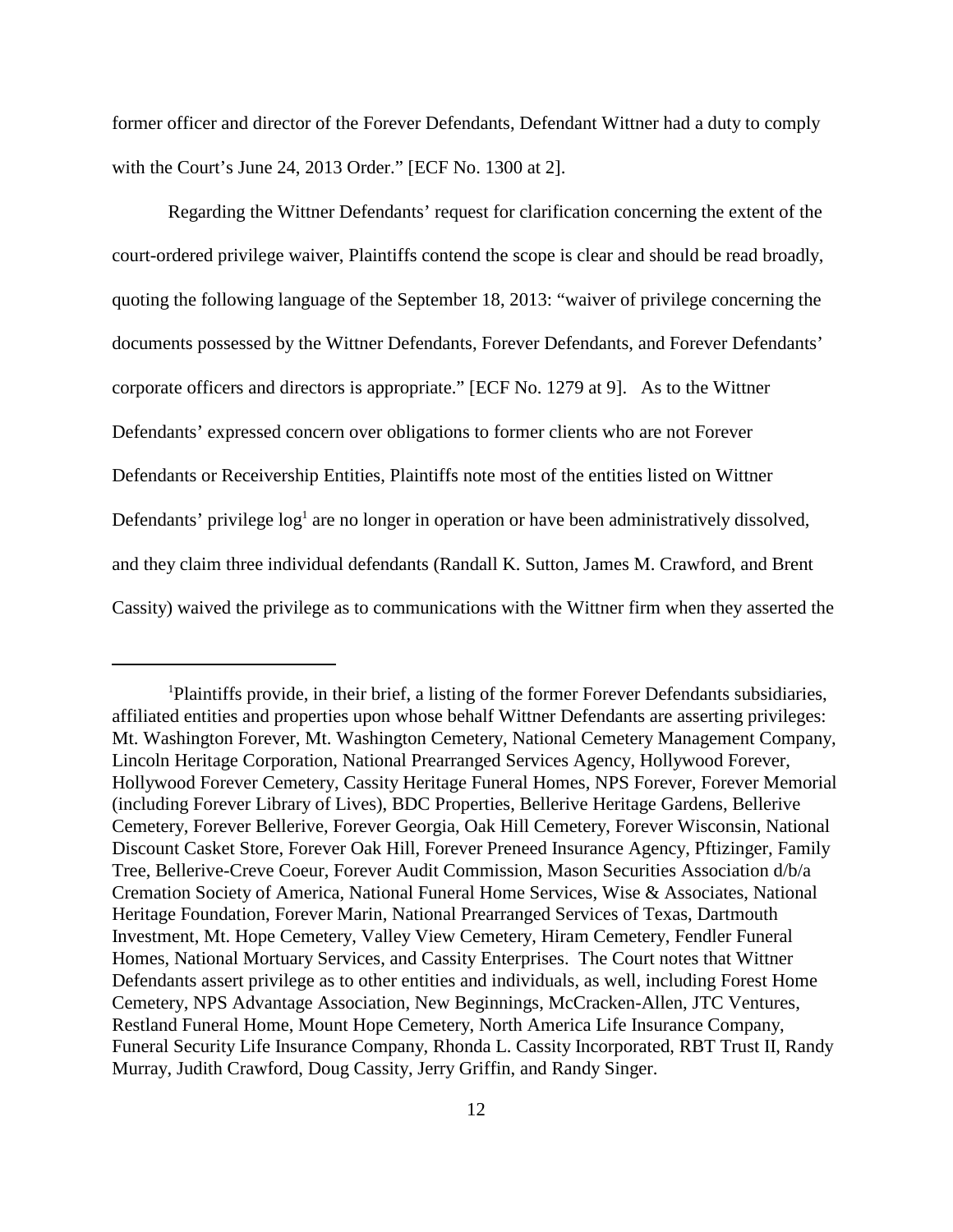defense of advice of counsel. *See Baker v. Gen. Motors Corp.*, 209 F.3d 1052, 1055, 1057-58 (8th Cir. 2000)(client waives any claim of attorney-client privilege by placing subject matter of privilege communication at issue; at-issue waiver found when client uses reliance on legal advice as a defense). Plaintiffs contend a broad reading of the court-ordered waiver is appropriate because it facilitates discovery between Plaintiffs and Wittner Defendants, and Plaintiffs have been unfairly prejudiced by the length of time the matter has taken to negotiate search terms. They ask the Court to reaffirm its broad waiver of privilege to include all "documents possessed by the Wittner Defendants." Plaintiffs additionally state they are amenable to a clawback agreement for inadvertently produced documents belonging to Wittner Defendant clients who are not involved in this matter.

In their Reply, Wittner Defendants assert the Court's Order suggests the record reveals a lack of good faith effort on their behalf to produce responsive documents and to comply with the Court's June 24, 2013 Order, and they claim they have continually complied with the Court's orders and have worked in good faith with parties who have requested information or documents [ECF No. 1305]. In asking the Court to reconsider this suggestion, Wittner Defendants contend they have made, subject to obligations owed clients regarding matters of privilege, all documents and electronic devices in their possession available to the parties in this litigation, and state they contacted their non-receivership clients to seek guidance on privileges and to provide an avenue to obtain express waivers of privileges. They argue Plaintiffs "self-servingly overlook the myriad of facts, which were not presented to this Court upon the Motion from which the Order emanated, that necessitate reconsideration of the above-stated manifest error." [ECF No. 1305 at 3]. Wittner Defendants also ask the Court to reconsider its direction to provide revised responses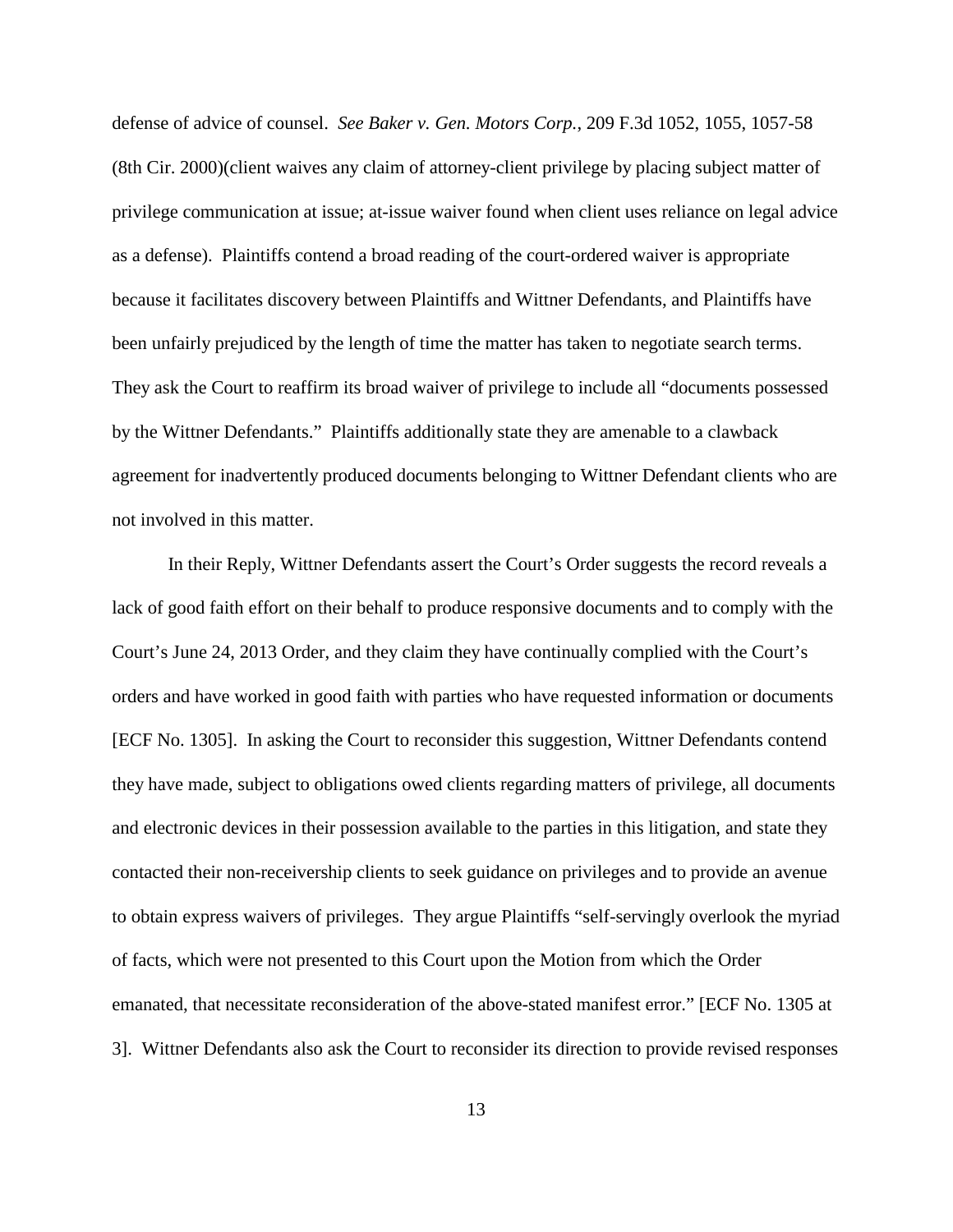to Plaintiffs' production requests, again contending they have no responses to revise or objections to remove in order to comply with the Court's June 24 Order.

Wittner Defendants are correct in their assertion that the Order suggests the record reveals a lack of good faith effort by Wittner Defendants in their production of documents and compliance with Court orders, and the Court directs Wittner Defendants to the following Electronic Case File documents, which provide support for the suggestion: ECF Nos. 733, 734, 812, 812-1, 812-2, 812-3, 81`2-4, 812-5, 822, 825, 827, 862, 867, 867-1, 967-2, 867-3, 871, 922. Among other things, the record shows that the Court had to intervene in a discovery matter after Plaintiffs filed January 12, 2012 Motion to Compel the Production of Documents and Electronically Stored Information by Wittner Defendants on January 12, 2012 [ECF Nos. 812, 827]. In the January 12 Motion to Compel, Plaintiffs reported Wittner Defendants had not produced copies of any documents or electronically stored information listed in their initial disclosure, as they were required to do by Local Rule 26-3.01(A), and the Court's Interim Case Management Order [ECF No. 812]. In a February 13, 2012 Order, the Court noted Plaintiffs' motion was moot as to the production of three categories of materials requested, but found Wittner Defendants had failed to produce two other types of materials identified in their disclosure statement: 1) correspondence and emails; and 2) a Travelers Insurance Company policy [ECF No. 827]. The Court granted, in part, Plaintiffs' motion to compel, and ordered Wittner Defendants to produce the materials in conformity with the parties' existing discovery stipulation within ten days. Nevertheless, on April 5, 2012, Plaintiffs had to file a motion to enforce the Court's prior orders directing Wittner Defendants to produce the documents, and Plaintiffs stated: "Despite Plaintiffs' and the Court's best effort, Plaintiff find themselves back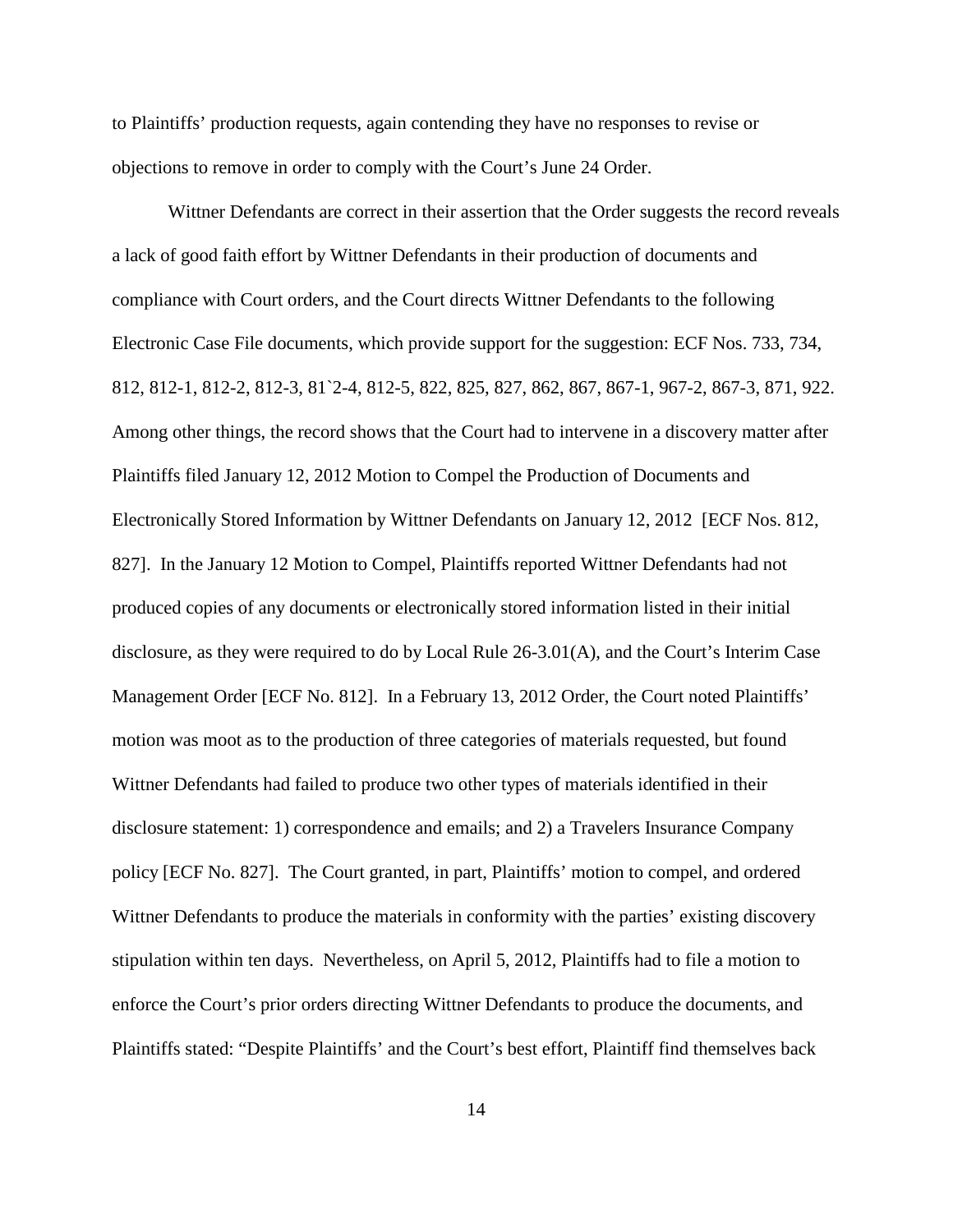again requesting help to ensure compliance by the Wittner Defendants with the most basic of discovery obligations." [ECF Nos. 867 at 1, 867-1 through 867-3]. Four days later, Plaintiffs and Wittner Defendants filed a "Stipulation Regarding Collection and Production of Documents & Other Material by the Wittner Defendants" [ECF No. 871]. On May 9, 2012, Wittner Defendants filed a "Compliance Memorandum Reflecting Compliance with the Stipulation regarding Collection and Production of Documents & Other Material by the Wittner Defendants" [ECF Nos. 871, 922]. In this Compliance Memorandum, Wittner Defendants represented that hard copies of responsive documents available for production were in their possession, custody, and control, and were available to pick up by Plaintiffs' Information Technology Vendor. Wittner Defendants also indicated they had provided the Privilege Log to Plaintiffs, stating: "The Privilege Log reflects documents which, to the Wittner Defendants' best knowledge, information and belief, are potentially related to the facts in this action but which are privileged as further described in the Privilege Log. The privileged documents are contained in 74 boxes." [ECF No. 922 at 2].

The record refutes Wittner Defendants' claim of continuous compliance with the Court's orders and good faith effort to work with parties requesting information or documents. The Court will deny Wittner Defendants' request to reconsider language in the June 24, 2013 Order that suggests the record reveals a lack of good faith effort and compliance with Court orders.

Additionally, Wittner Defendants reassert clarification of the extent of the privilege waiver is necessary, claiming: 1) the Privilege Log identifies privileged documents belonging not only to Forever Defendants, but also to other parties; 2) Wittner Defendants' only interest in preserving the privilege is to satisfy their ethical obligations; and 3) they have no other interest in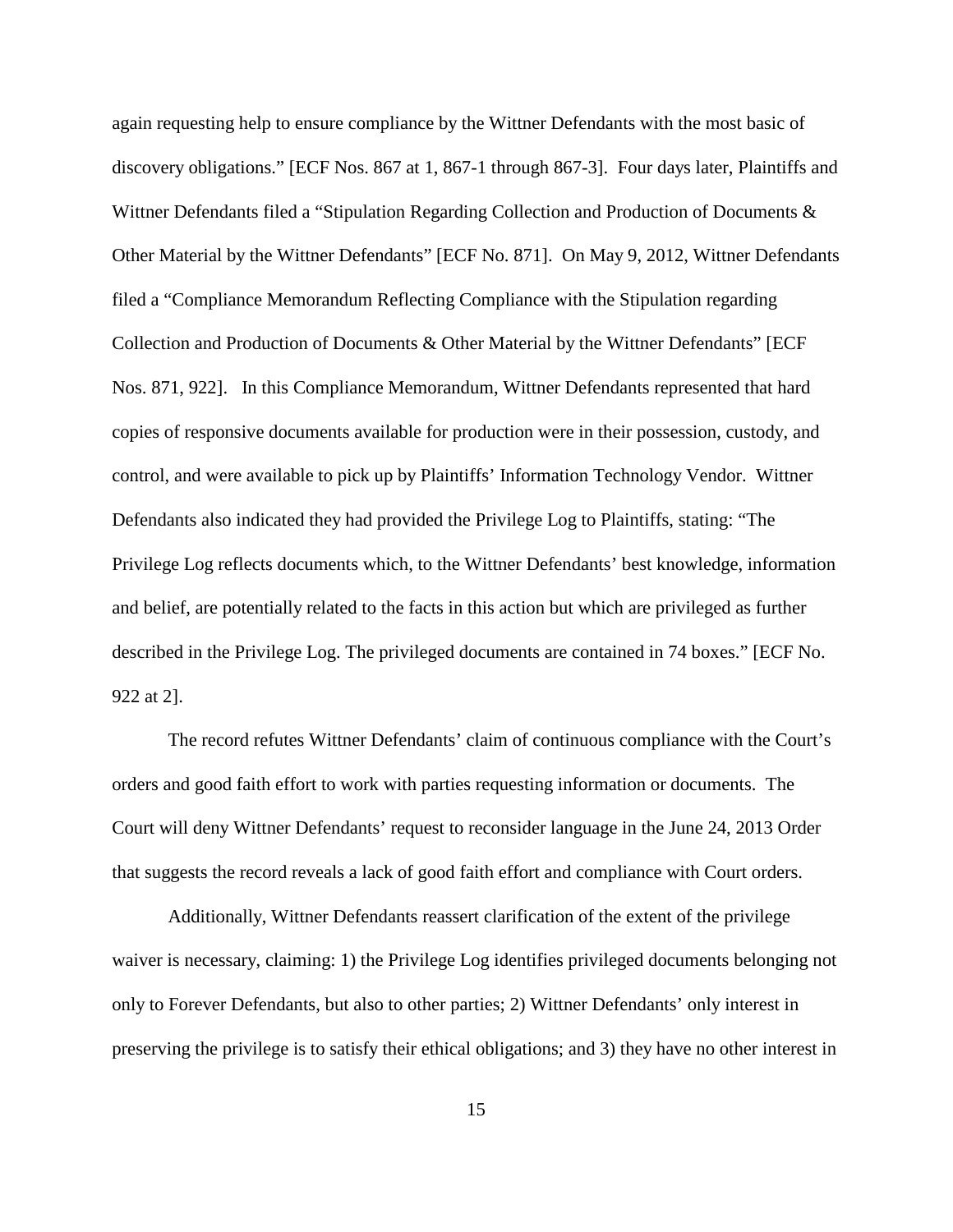withholding the documents, because they are incurring substantial expense in protecting their former clients' rights.

The attorney-client privilege attaches to corporations as well as to individuals. *Commodity Futures Trading Comm'n v. Weintraub*, 471 U.S. 343, 348 (1985). "As an inanimate entity, a corporation must act through agents. *Id.* As to solvent corporations, the power to assert or waive the corporate attorney-client privilege is vested in the company's management, and is normally exercised by its officers and directors. *Id.* The managers must exercise the privilege in a manner consistent with their fiduciary duty to act in the corporation's best interests, not their own interests as individuals. *Id.*

As an initial matter, examination of the privilege log reveals that, as to the majority of the entries, the privilege is asserted only on behalf of Forever Defendants, and no other entity; as to these documents, clarification of the extent of the privilege waiver is obviously not a valid concern. Wittner Defendants shall produce all such documents as ordered. Of note, Wittner Defendants do not address Plaintiffs' contention that most of the entities upon whose behalf Wittner Defendants are asserting privileges are no longer in operation or have been administratively dissolved. *See Commodity Futures Trading Comm'n*, 471 U.S. at 349 (when control of corporation passes to new management, the authority to assert or waive corporation's attorney-client privilege also transfers; displaced management retains no control over corporation's privilege).

Nor have Wittner Defendants satisfied their burden to demonstrate the applicability of the attorney-client privilege, by showing the asserted holder was actually a client, the Wittner firm was acting as a lawyer in connection with the communication, and the communication related to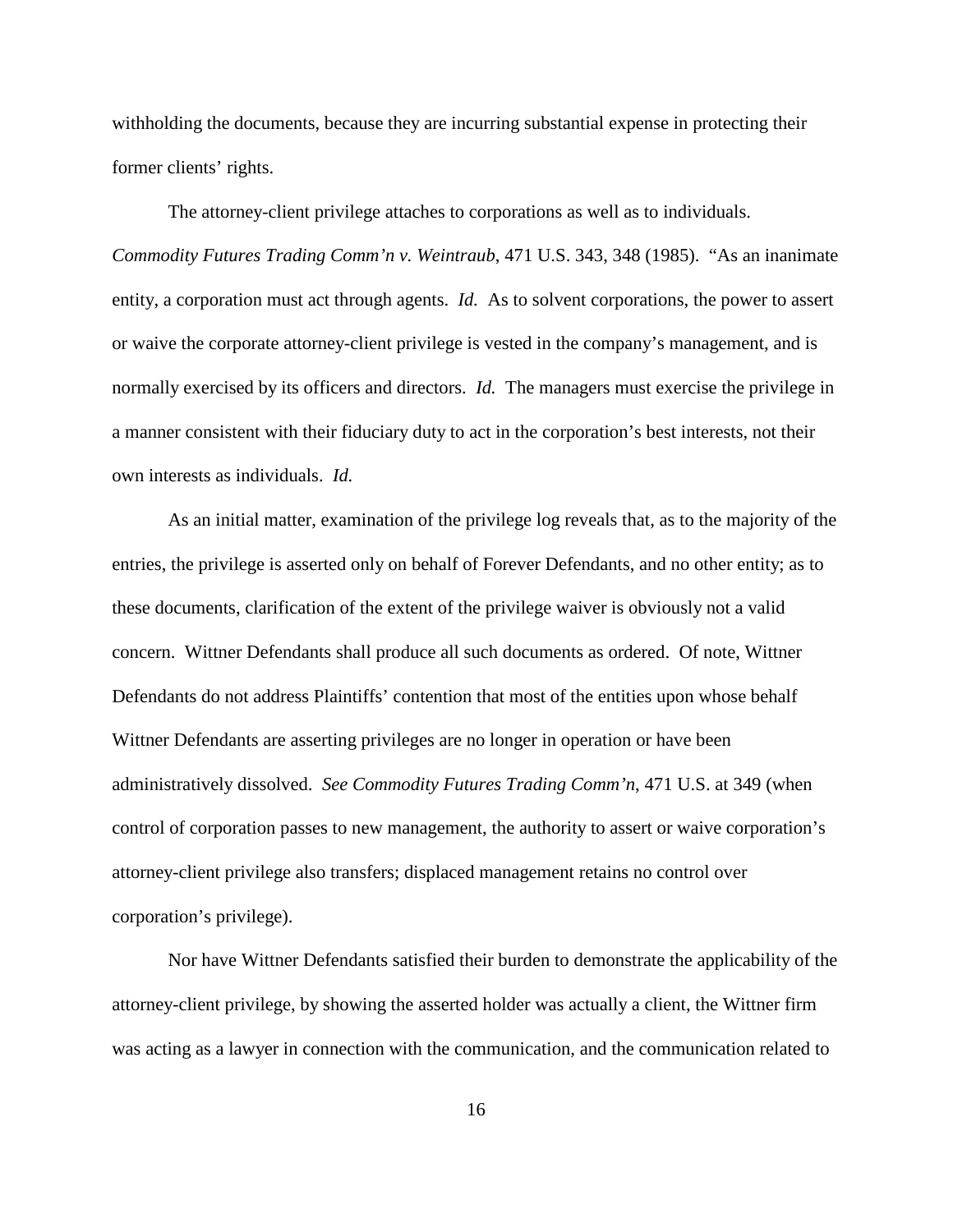a fact of which the firm was informed by the client, without the presence of strangers, for the non-criminal, non-tortious purpose of securing primarily some legal assistance or services. *See Diversified Indus., Inc. v. Meredith*, 572 F.2d 596, 601-02 (8th Cir. 1977); *PSK, LLC, d/b/a Overhead Door Co. of Cedar Rapids & Ia. City v. Hicklin d/b/a A-1 Garage Door Repair*, No. 9- 105, 2010 WL 2541795 at \*4 (N.D. Ia., June 22, 2010).

Moreover, it appears Wittner Defendants asserted privilege as to many communications that are not covered by the attorney-client privilege. Wittner Defendants' letter to Mr. Puricelli indicates that the retained documents may include titles, assessments, promissory notes, purchase agreements, and loan agreements concerning properties that are, or have been, owned, leased, or transferred by Forever Defendants or their subsidiaries, from January 2007 to the present. Therefore, copies of these documents presumably were provided to Forever Defendants, who were Wittner Defendants' established clients in the property matters. Here, even if Wittner Defendants had shown the entities upon whose behalf they were asserting privilege were still valid entities, and that an attorney-client relationship existed between them and a particular valid entity, disclosure of the documents to Forever Defendants would indicate the communication was not confidential or privileged. *See PSK, LLC, d/b/a Overhead Door Co. of Cedar Rapids & Ia. City*, 2010 WL 2541795 at \*4. Furthermore, any privilege held by the other entities relating to such documents would be waived by copies being provided to Forever Defendants. *Id*.

The Court finds that Wittner Defendants have failed to demonstrate that relief from this Court's September 18, 2013 Memorandum and Order is justified. Therefore, the Court affirms the reasoning set forth in its September 8, 2013 Memorandum and Order, and reaffirms the waiver of privilege to include "any attorney/client privilege that has been asserted concerning all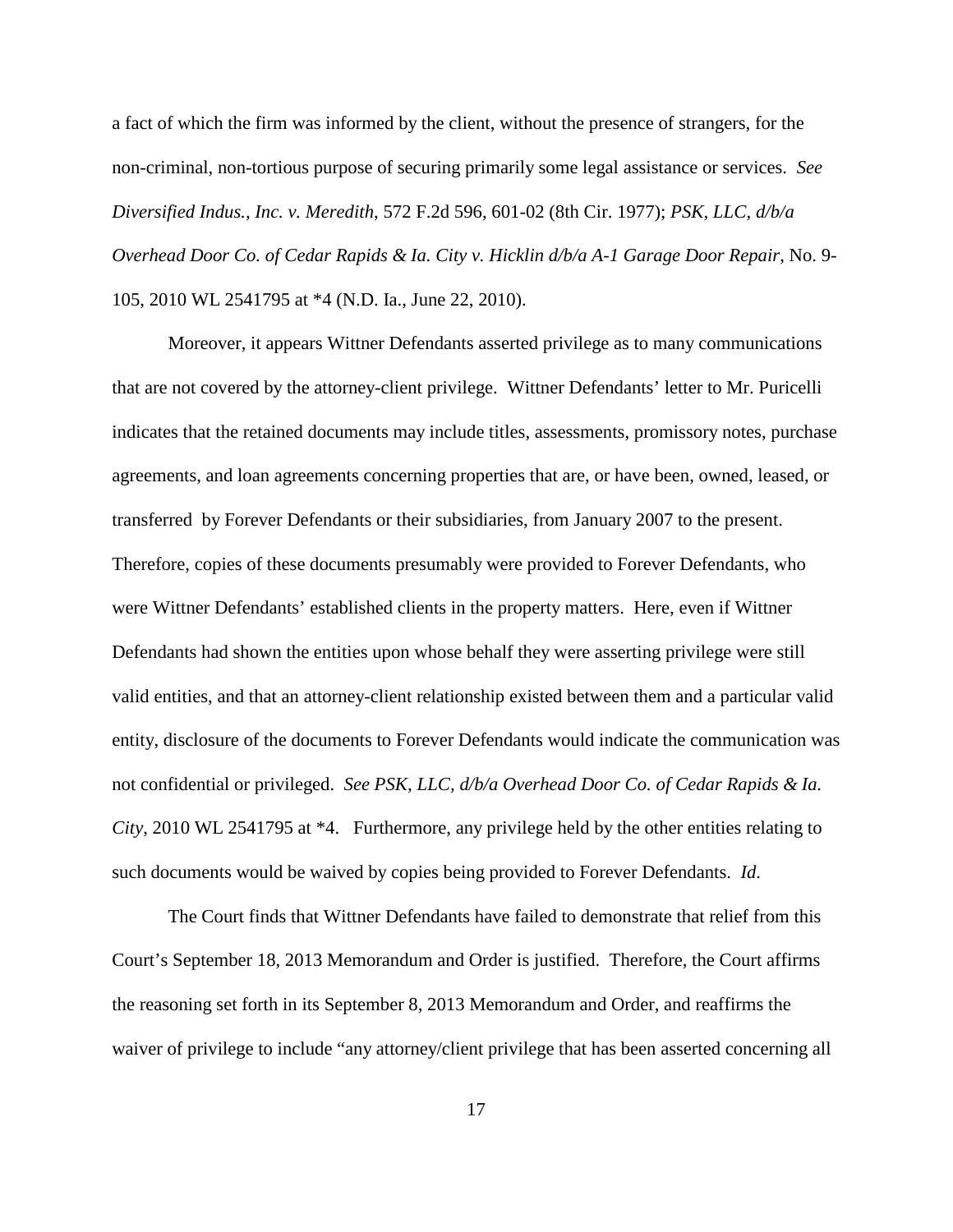documents listed in the 47-page privilege log, prepared by Wittner Defendants on behalf of the Forever Defendants, and produced to Plaintiffs (more than 15 months ago), shall be waived." Nevertheless, as to documents listed in the log to which the privilege asserted is not solely on the behalf of Forever Defendants, on behalf of entities that are no longer in operation or have been administratively dissolved, or on behalf of individual defendants as to whom the attorney-client privilege has been waived, the Court is willing to conduct an *in camera* review, upon a sufficient showing of the applicability of the attorney-client privilege.

#### **III. CONCLUSION**

In sum, the Court finds that Defendants have failed to demonstrate that "exceptional circumstances" exist such that relief from this Court's September 18, 2013 Memorandum and Order would be justified under Rule 60(b). *Prudential Ins. Co. of Am.,* 413 F.3d at 903. "'Exceptional circumstances' are not present every time a party is subject to potentially unfavorable consequences as a result of an adverse judgment properly arrived at." *Atkinson v. Prudential Prop. Co.*, 43 F.3d 367, 373 (8th Cir. 1994). Thus, Defendants' motions for reconsideration and Wittner Defendants' request for clarification will be denied and the Court's September 18, 2013, Memorandum and Order will stand.

Accordingly,

**IT IS HEREBY ORDERED** that Defendant Doug Cassity's "Motion for Reconsideration" [ECF No. 1280] is **DENIED.**

**IT IS FURTHER ORDERED** that Defendant Howard A. Wittner's, Individually and as Trustee of the RBT Trust II, and Defendant Wittner, Spewak & Maylack, PC's "Motion to Reconsider and Request for Clarification of this Court's September 18, 2013 Order" [ECF No.